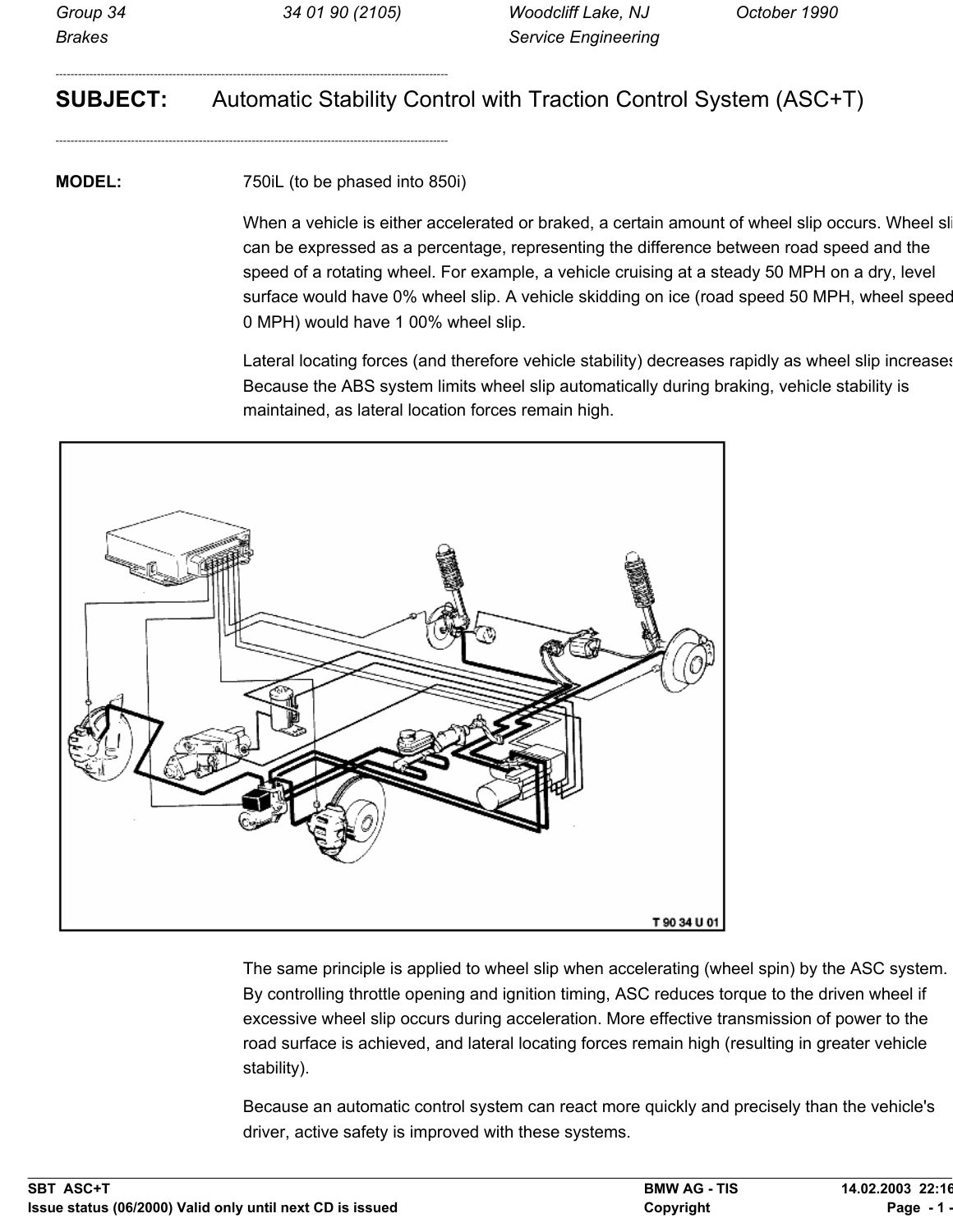Automatic stability control with traction control (ASC+T) represents a further development of the ASC system. In addition to the throttle and timing controls of ASC, the ASC+T system adds the feature of braking control at the rear wheels, depending on degree of wheel slippage and road speed. In addition to the task of keeping wheel slippage (or spin) at acceptable levels, there is a equally important aspect of this function - by braking the spinning wheel and directing the torque to the wheel with better traction, the need for a limited-slip differential is eliminated.

Note: As the amount of spin required for optimum propulsion in deep snow, for instance, is very high, the system can be switched off for this operating range. The same applies if the car needs to be rocked free by rapidly changing between forward and reverse.

> It should be remembered that even with ASC+T, the laws of physics cannot be defied. The consequences of insufficient traction and lateral locating forces (when these limits are exceeded) are factors for which only the driver is responsible.

The driver is informed of the status of the ASC+T system by an indicator lamp in the instrument cluster.



Whenever the ignition is switched ON, the ASC+T system is in operation. The indicator lamp goes off when the engine is started. As soon as the system is **activated**, for example, if the accelerator setting is excessive for the given road conditions, the ASC lamp in the instrument cluster flashes to alert the driver. If the ASC+T system fails or is switched off, the ASC lamp remain ON permanently.

## **Advantages of the ASC+T System**

- · Optimum traction at all speeds, as the system effectively transfers power from the driven wheels to the road surface, resulting in improved propulsion.
- · Increased stability by retaining lateral locating forces, both when travelling straight ahead and cornering.
- Reduction of burden on the driver, by automatically intervening and controlling appropriate systems, and by informing the driver that the vehicle is approaching the limits of stability. All three of these advantages contribute to active safety.

#### **Function**

ASC+T controls wheel slip under acceleration (wheel spin) through four regulating functions: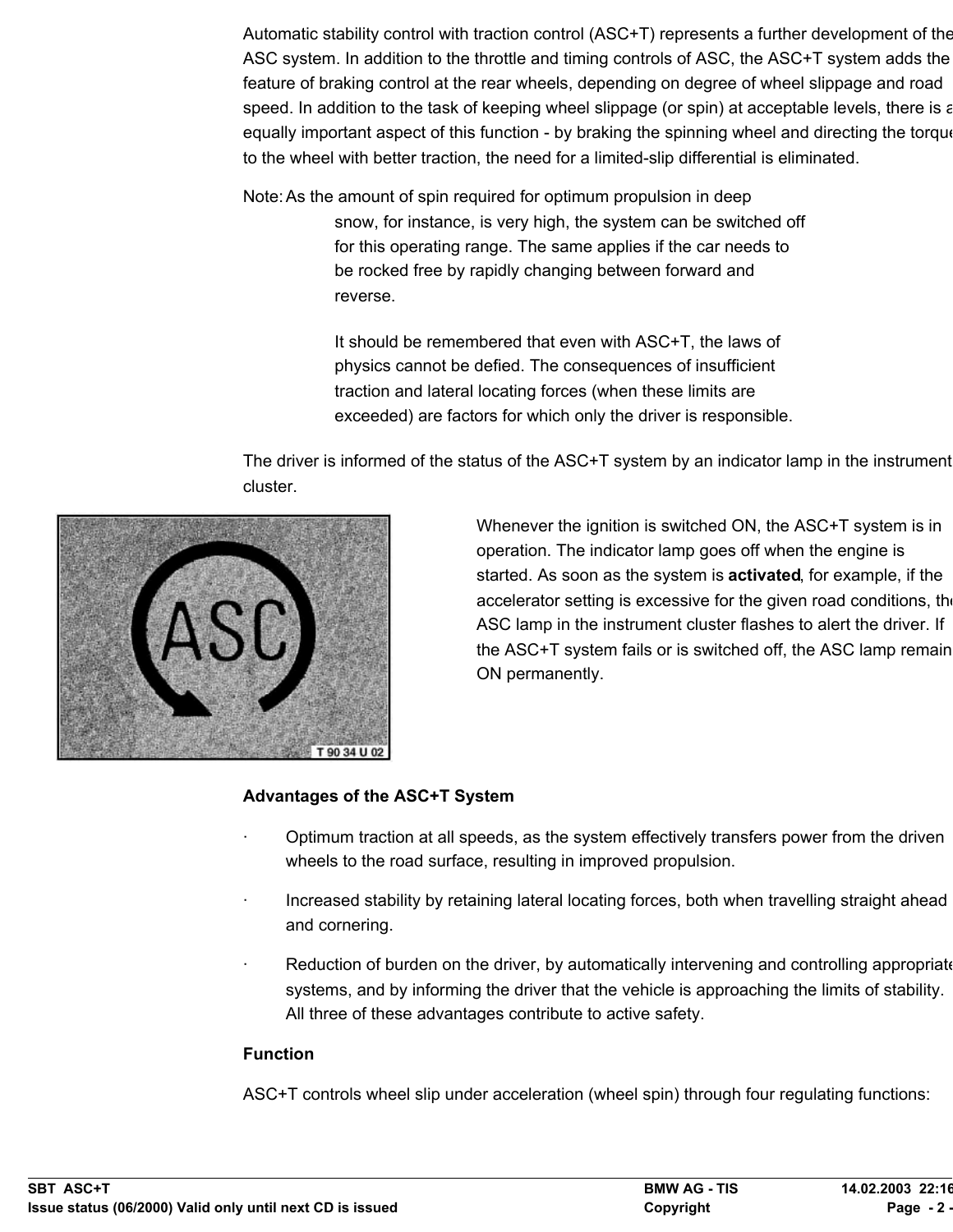- Throttle valve regulation
- Ignition timing regulation
- Rear brake regulation
- · EGS shift characteristic regulation

With the ASC+T, the braking effects provides a quicker, smoother reduction of driving torque than the engine regulating effect of the ASC system. The braking function is used for rapid control functions instead of the





A Wheelspin B Time

- 1 Anti-Slip Control by Throttle Valve
- 2 Anti-Slip Control by Throttle and Ignition Timing
- 3 Anti-Slip Control by Throttle Valve, Ignition Timing, and Rear Brake Regulation

## **Component Location**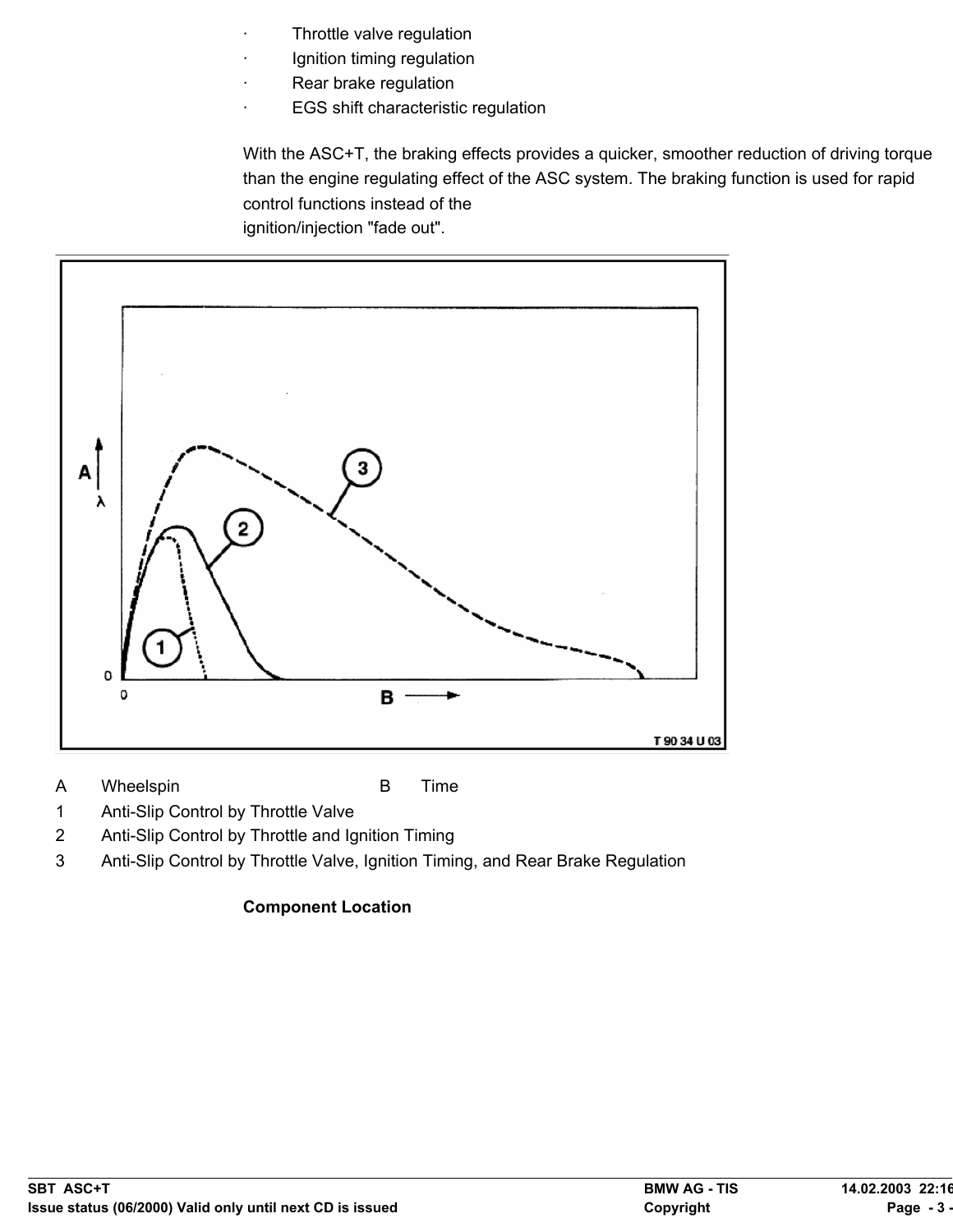

- 1 Front Speed Sensors 2 Fluid Resevoir
- 3 ASC Lamp 4 ABS Lamp
- 5 Rear Speed Sensors 6 ASC On/Off Switch
- 7 ABS/ASC Control Unit 8 ASC Hydraulic Unit
- 9 ABS Hydraulic Unit 10 Tandem Pump
- 
- 
- 
- 
- 

11 Filter

# **ASC+T Operation**

The ASC+T system is integrated with the ABS system. The two systems share the same contro unit, and receive wheel speed information from the same wheel sensors. However, the two systems operate independently from each other, and each is capable of functioning in the even of the other's failure, provided no shared electrical component is involved. (Refer to the "Safety Logic" portion of this bulletin, and to the appropriate Diagnostic Manual and ETM).

In order to obtain a highly effective and sensitive control system, it was necessary to coordinate the ASC+T system with the EML, DME, and EGS systems.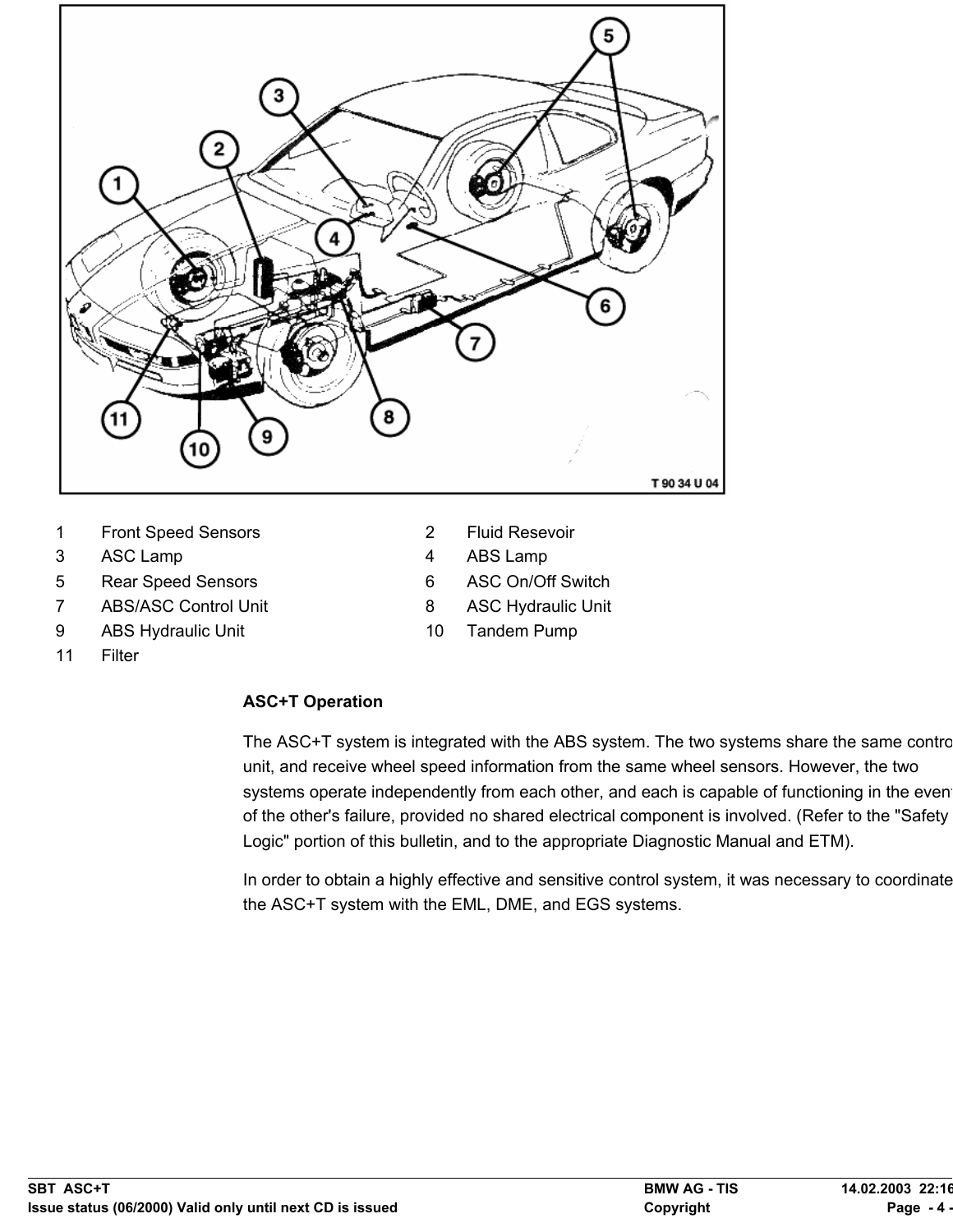

- 
- 5 DKR (Throttle Open Signal 6 ASC+T from Accelerator Pedal)
- 3 EGS 4 DKV (Throttle Close Signal from ASC+T)
	-

7 DME 1/2

ASC+T monitors wheel speed via the wheel sensors shared with the ABS system. When wheel spin is detected, the control circuits can intervene. If at least one wheel exhibits a speed difference of 1.8 MPH, the ASC+T system is activated (intervenes).

NOTE: For this reason, the condition of all four tires must always be uniform. Tire pressures must be as specified. Deviating pressures and tire diameters may activate the system unnecessarily. The system must be switched OFF if snow chains are fitted to the driven wheels, as the amount of spin required to obtain driving traction will exceed the ASC+T spin threshold. The same procedure must be followed if the vehicle is crossing a surface of loose gravel, dissimilar substances, etc.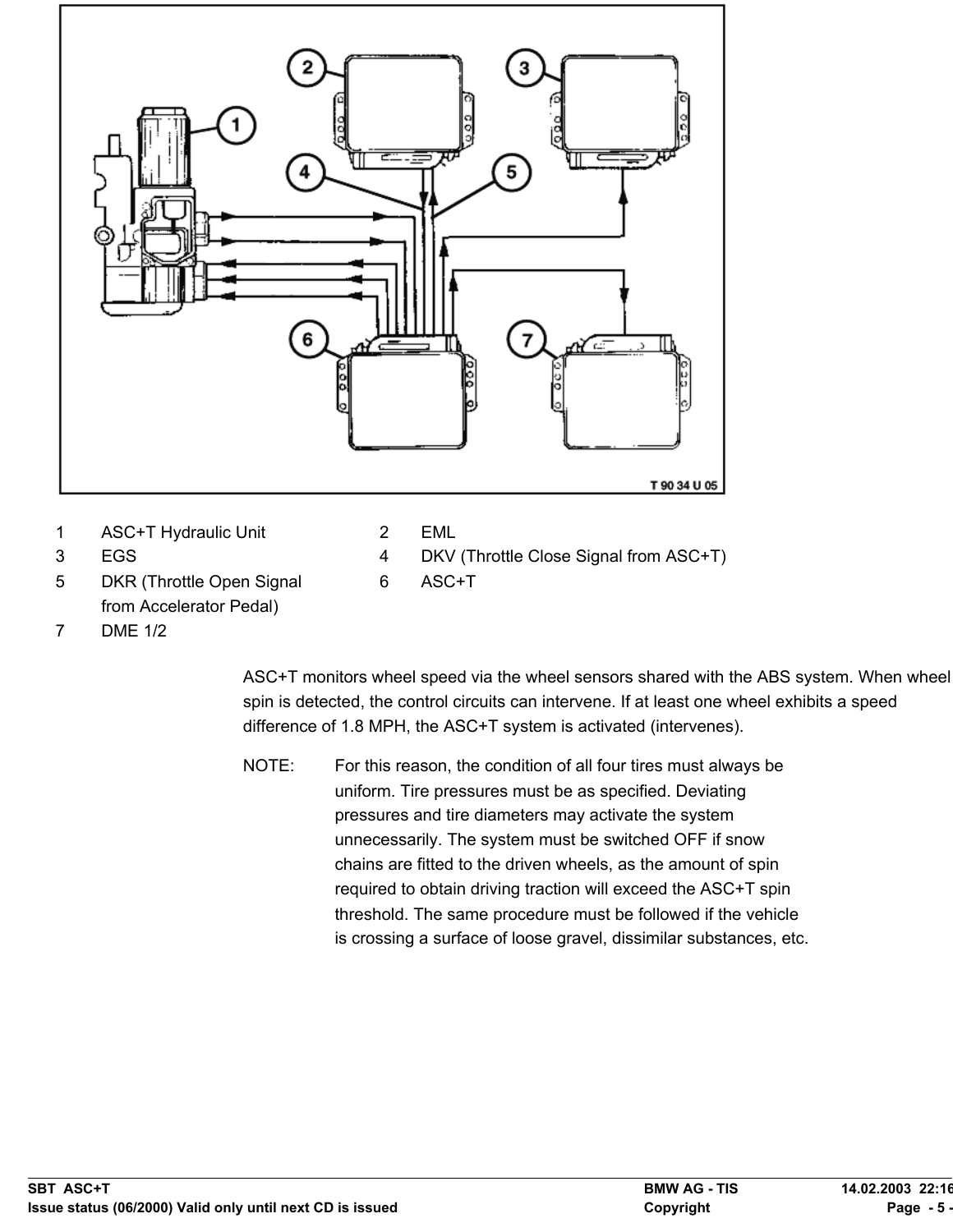

- 1 M70 Engine 2 ABS Hydraulic Unit
- 3 ASC+T Hydraulic Unit 4 PWG Pot
- 5 ASC ON/OFF Switch
	- The ASC+T control unit receives throttle valve position information via an interface with the EMI control unit. Communication between the EML control unit and the ASC+T control unit is in the form of pulse width modulated signals. The opening angle of the throttle valve can be modified by the EML control unit upon request from the ASC+T control unit. The ASC+T ignition adjustment function is carried out by the DME

control unit, in response to digital signals issued by the ASC+T control unit. The DME control unit contains operation-related maps from which it selects precise data on ignition adjustment in response to these signals. The

EGS control unit modifies gear shift points in response to a signal from the ASC+T control unit.

## **Select Low/Select High Traction Control**

All control circuits of the ASC+T system operate according to the select low or select high principle, i.e., the degree of intervention depends on critical deviation in the event of wheel spin

The select low principle is applied if differences are detected between the left and right sides, or if both driven wheels exhibit spin and the vehicle speed is above 25 mph. In such cases, both rear wheels are braked together (only briefly) to allow the spinning wheels to regain traction.

Select low regulation is achieved in the following sequence: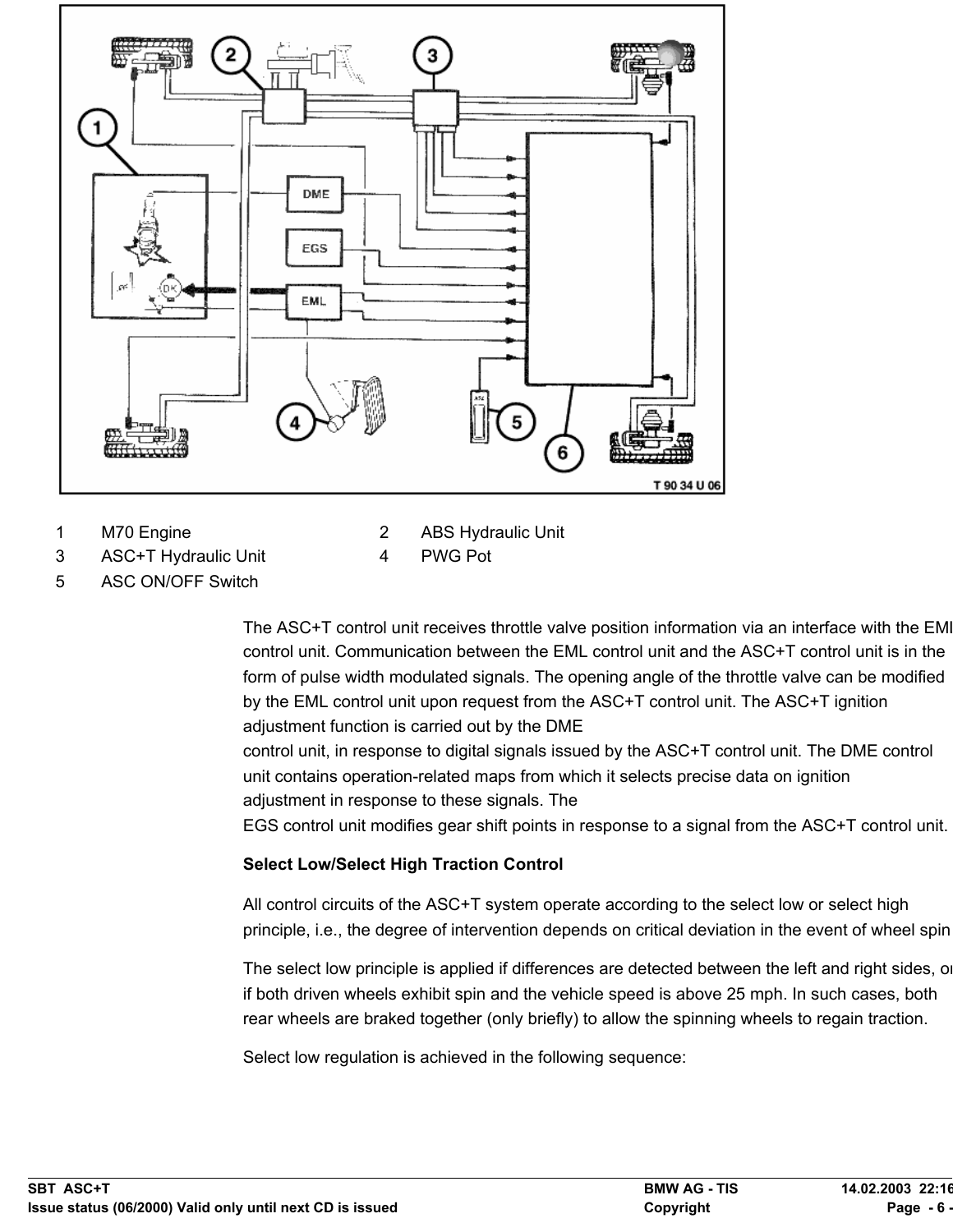- 1. Throttle valve opening angle regulation
- 2. Ignition timing regulation
- 3. Rear brake control

The select high principle is applied at road speeds below 25 mph, and if differences in spin are detected between the driven wheels. It provides individual brake application to either driven wheel, thus slowing the spinning wheel and transferring the torque to the wheel with greater traction. The select high function also raises the reference value range for wheel spin.

Select High Regulation is activated in the following sequence:

- 1. Rear brake control
- 2. Throttle valve opening angle regulation
- 3. Ignition timing regulation

Speed is calculated for each wheel and an average per axle is calculated. The speed of the nondriven front wheels serves as a reference speed. The critical reference value for control purposes is defined according to vehicle speed and vehicle acceleration.

# **EML Throttle Valve Control**

When frictional surface conditions are poor, the ASC+T system can minimize wheel spin by signalling the EML control unit to reduce the throttle opening. When throttle valve control is activated, the throttle opening angle is reduced from the current setting to a calculated position. If wheel spin is still excessive, the opening angle is reduced in steps until a minimum spin value, dependent on road speed, is attained. As wheel spin is reduced to an acceptable level, the throttle opening angle is gradually adjusted to

the value specified by the driver. The ASC+T system rapidly calculates a sequence of reducing or increasing throttle opening angles as the wheel spin values vary.

Because of the slight dynamic delay effect of throttle valve control on drive torque, a combination with more rapid control circuits, ignition timing and braking function, was also adopted.

## **Ignition Function**

By retarding the ignition timing, combustion peak pressure is modified and engine torque therefore reduced. Ignition timing is adjusted

from the current value on the engine map in a ramp pattern related to engine speed. Depending on the engine's operating mode, this intervention by ASC+T can reduce engine torque by up to 50%.

# **Braking Function**

In some driving conditions, such as abrupt full throttle application or a sudden change in the road surface's coefficient of friction, throttle valve control responds too sluggishly. As an additional, more rapid method of reducing wheel spin, the driven wheels are therefore braked via the wheel brake with the aid of the ASC+T function.

# **EGS Shift Characteristics Control**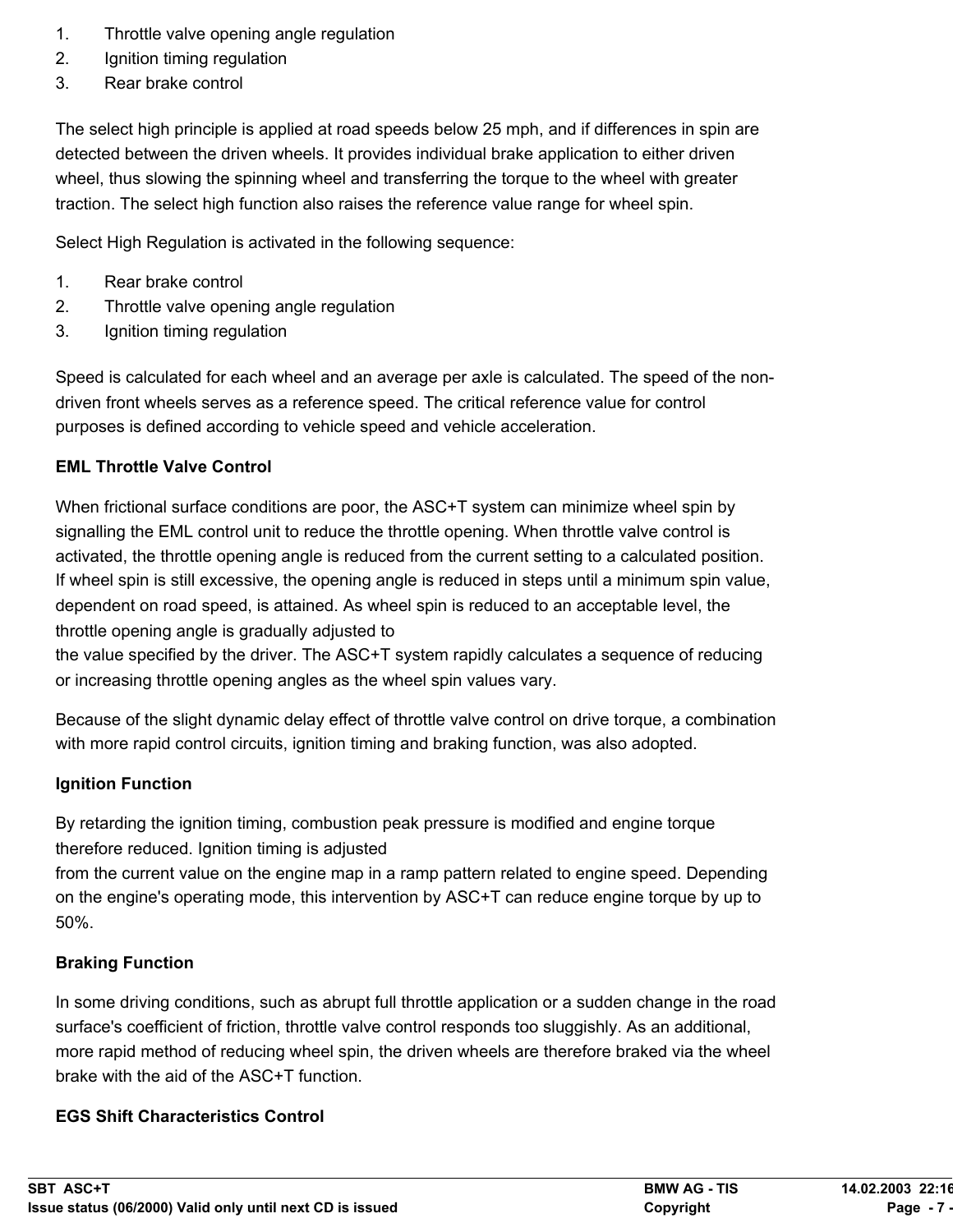A signal path is maintained between the ASC+T and EGS control units. During ASC+T regulation, the signal from EGS is grounded. When this occurs, the gear change characteristics (in E and S modes) are modified to assist the ASC+T system in restoring suitable drive wheel traction (i.e., the EGS system shifts down later or shifts up earlier).

#### **ASC+T Hydraulic Unit Operation**

ASC+T is incorporated into the standard dual-diagonal circuit configuration of the familiar H31 power assist system.

The ABS system operates in standard fashion, but the rear wheel circuits **now** incorporate the ASC+T hydraulic unit.



- 1 ASC+T Hydraulic Unit 2 Solenoid Valve
- 3 Pressure Sensor 4 Accumulator
- 5 Bleeder Valve 6 Limiter
- 
- 9 Charging Valve 10 Check Valve
- 
- 
- 
- 
- 7 Fluid Reservoir 8 Ride Height Control
	-
- 11 Filter 12 Plunger Valve

There are two separate fluid circuits in the ASC+T system: Brake fluid and hydraulic control.

#### **Brake Fluid Circuits**

The ASC+T hydraulic unit is installed between the ABS hydraulic unit and the rear wheel calipers. Without ASC+T intervention, normal service braking takes place. During ASC+T intervention, brake pressures at the rear wheel calipers can be applied, maintained or released.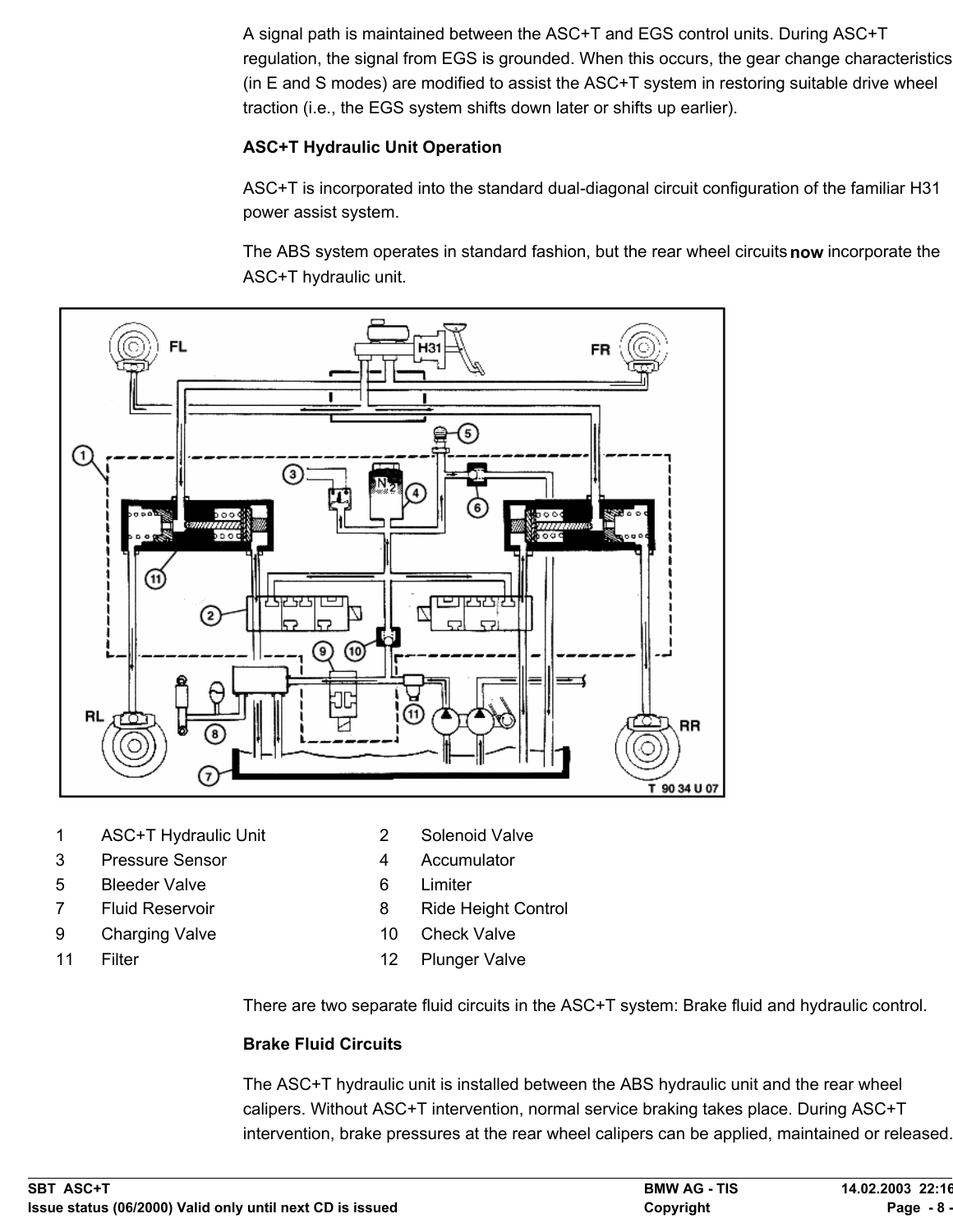### **Hydraulic Control Circuit**

The tandem belt-driven pump supplies oil under pressure from the fluid reservoir to the system pressure accumulator, by way of the charging valve. When ASC+T is active, one or both of the solenoid valves is energized, and accumulator pressure is used to modulate the respective plunger assemblies. As shown, the hydraulic pressure exerts a braking effect on the respective wheels.

An integrated pressure sensor detects minimum system pressure. Over pressure protection is provided by a mechanical pressure limiting valve in the pressure supply circuit

#### **System Pressure Charging**

Pressure is supplied by the tandem (forward section) to the accumulator. The ASC+T control unit regulates accumulator pressure by means of the charging valve, based on the signals provided by the pressure sensor. The ASC+T control unit de-energizes the charging valve (and stops the buildup of accumulator pressure) when a pressure of 150 + 15 BAR is reached.

As accumulator pressure is used in ASC+T regulation, a recharge point of 120 +15 BAR is reached, and the ASC+T control unit energizes the charging valve to restore pressure. Recharging takes approximately 3 seconds. The ASC+T system will "fault" if it cannot recharge in 15 seconds, or if the pressure sensor detects an accumulator pressure of less than 80 + 15 BAR.

### **Safety Logic**

If a fault affecting the control function occurs, the ASC+T warning light immediately comes ON. If a fault occurs while ASC+T is active, ASC+T is switched off and the throttle valve opening angle is slowly adjusted to the specified pedal value by EML in a ramp fashion.

The ASC+T system interfaces with the digital motor electronics and can be switched off by each of the control units if the inputs are wrong or implausible. All lines with a safety-relevant function are monitored for signal plausibility and potential. Interfaces and line errors are assessed as faults and the system is switched off.

An ASC+T intervention process is not necessarily interrupted in the event of a fault; it can continue until wheel spin is eliminated. If the ASC+T system fails, the vehicle can be driven as a conventional vehicle without ASC+T. The ABS, EML, and DME functions remain independently effective. Whether the ASC+T system is switched on or off, the entire safety circuit is active. The two microprocessors fitted are redundant and monitor each other. Self-test cycles also run continuously. Monitoring software defines interfaces and plausibility tests for identifying faults in sensors and actuating elements. If one of the processors identifies a fault, ASC+T is immediately switched off and the indicator lamp is activated immediately, but the ASC+T system continues the intervention process until its completion. If a fault is detected in an electrical component which is also utilized by ABS, the ABS system is also switched off.